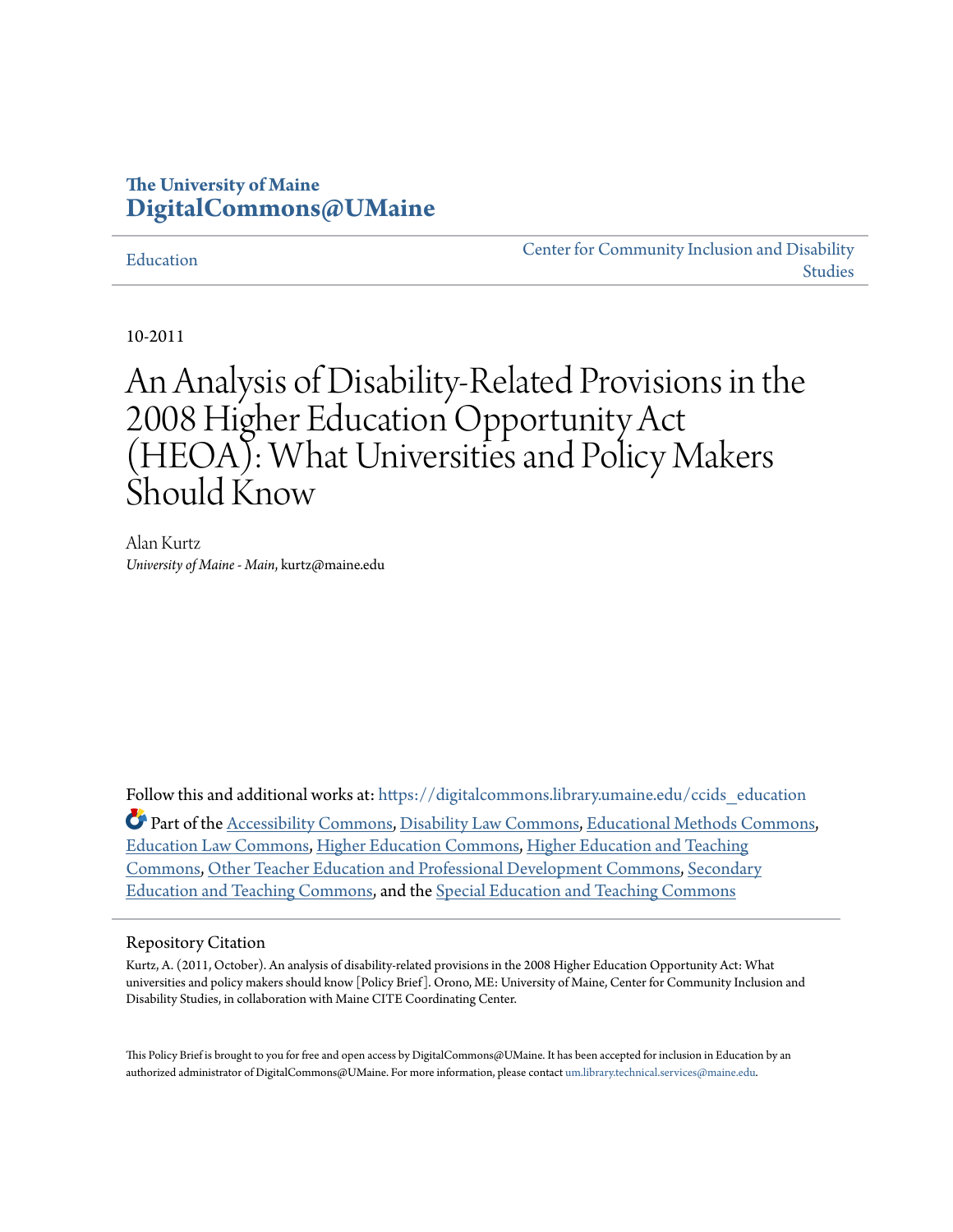

# IMAINE POLICY BRIEF

October 2011

An Analysis of Disability-Related Provisions in the 2008 Higher Education Opportunity Act (HEOA): What Universities and Policy Makers Should Know

### **Alan Kurtz**

University of Maine Center for Community Inclusion and Disability Studies *Maine's University Center for Excellence in Developmental Disabilities (UCEDD)* [ccids.umaine.edu](http://www.ccids.umaine.edu)

*in collaboration with* Maine CITE Coordinating Center *Enriching lives through assistive and universally designed technology* [mainecite.org](http://www.mainecite.org)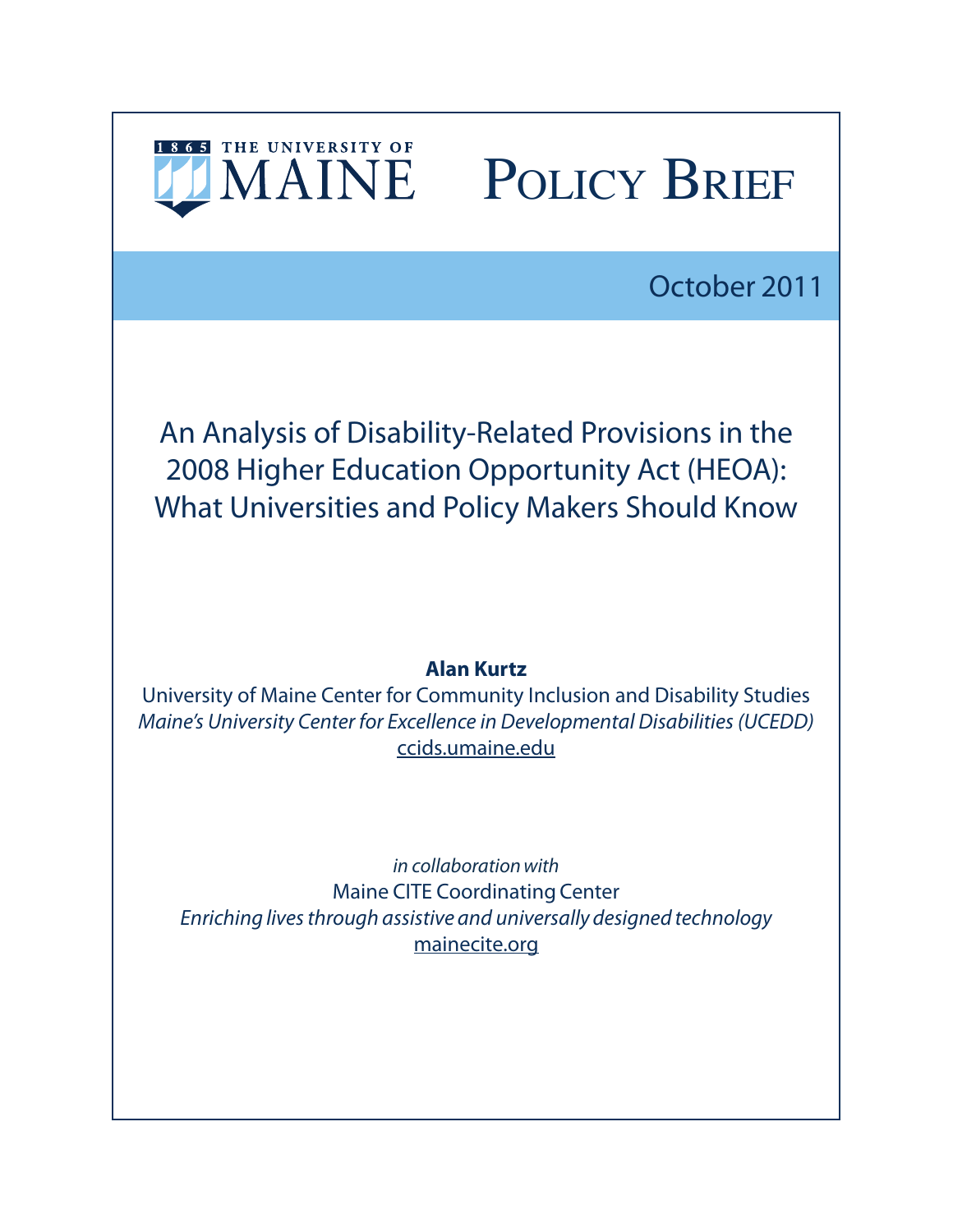## © Copyright 2011 University of Maine Center for Community Inclusion and Disability Studies Maine CITE Coordinating Center

In complying with the letter and spirit of applicable laws and pursuing its own goals of diversity, the University of Maine shall not discriminate on the grounds of race, color, religion, sex, sexual orientation, including transgender status or gender expression, national origin, citizenship status, age, disability, genetic information or veteran's status in employment, education, and all other areas of the University of Maine. The University provides reasonable accommodations to qualified individuals with disabilities upon request.

Questions and complaints about discrimination in any area of the University should be directed to Karen Kemble, Esq., Director of Equal Opportunity, ADA Coordinator, Title IX Coordinator, Rehabilitation Act Section 504 Coordinator, The University of Maine, 5754 North Stevens Hall, Room 101, Orono, ME 04469-5754, telephone (207) 581-1226, TTY (207) 581-9484.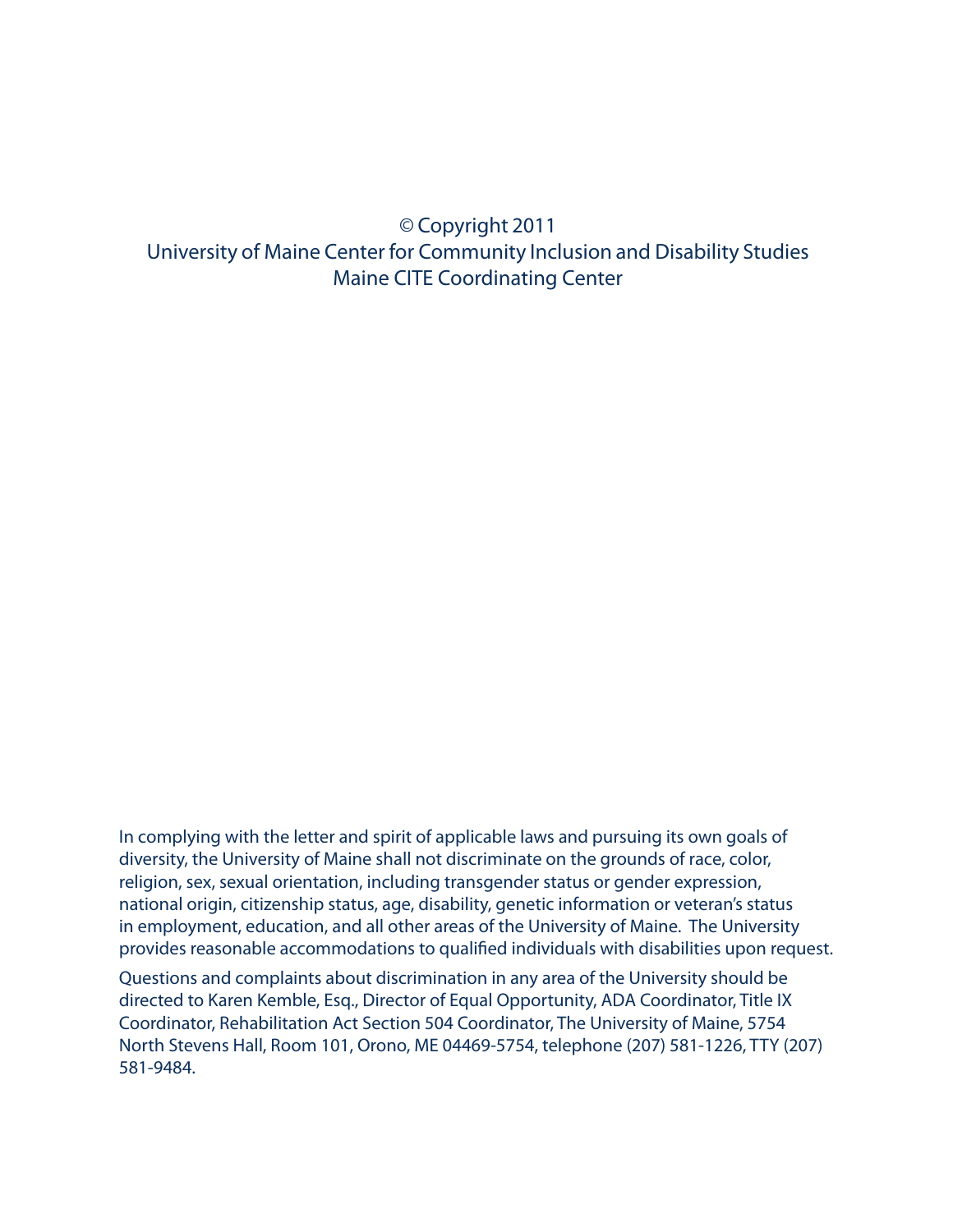#### **An Analysis of Disability-Related Provisions in the 2008 Higher Education Opportunity Act (HEOA): What Universities and Policy Makers Should Know**1

The Higher Education Opportunity Act (HEOA) of 2008 (PL 110-315) was signed into law on August 14, 2008, reauthorizing the Higher Education Act of 1965 as amended. The Higher Education Act was the authorizing legislation for most of the programs administered by the Office of Postsecondary Education (OPE) and Federal Student Aid Programs. In general, Congress sought to address issues in higher education related to access, affordability, accountability, and quality through this reauthorization.

One of the intended goals of the HEOA is to increase access to higher education for a diverse population of individuals, including those with disabilities. This legislation contains a number of new provisions designed specifically to facilitate the participation of students with disabilities in postsecondary education, including those with intellectual and print disabilities. Also included are provisions designed to increase the capacity of teacher education programs to prepare general and special education teachers to work more effectively with students with disabilities.

The purpose of the current summary is to provide state agencies, postsecondary institutions, and policy makers with an overview of changes in the HEOA affecting the access to education of postsecondary students with disabilities and the way teacher education programs at Institutions of Higher Learning (IHEs) prepare general and special educators to teach students with disabilities. Specifically, this analysis reviews disability-related terminology new to this revision of the HEOA, access to instructional materials for students with print disabilities, changes in access to financial aid for students with intellectual disabilities, model demonstration projects both for students with print and intellectual disabilities, and new requirements for teacher preparation programs. Finally, we discuss implications of HEOA for Maine's postsecondary institutions, Maine policy makers, and Maine students with disabilities.

#### **Disability-Related Terminology New to the 2008 HEOA**

 $\ddot{ }$ 

 important for understanding its various provisions related to students with disabilities: The HEOA uses several terms that were not used in previous versions of the bill that are

• Universal Design for Learning (UDL) is defined in Title I, Section 103 as "a scientifically valid framework for guiding educational practice that provides flexibility in the ways information is presented, in the ways students respond or demonstrate knowledge and

 <sup>1</sup>**A comprehensive summary** of each provision the HEOA may be found on the Department of Education's Dear Colleague Letter (see http://www2.ed.gov/policy/highered/leg/hea08/index.html). The Council for Exceptional Children has also compiled a summary of selected provisions of HEOA that impact individuals with disabilities and those who support them. Please visit the Council's web page, "Higher Education Opportunity Act" http://www.cec.sped.org/Content/NavigationMenu/PolicyAdvocacy/CECPolicyResources/HigherEducation/defa ult.htm.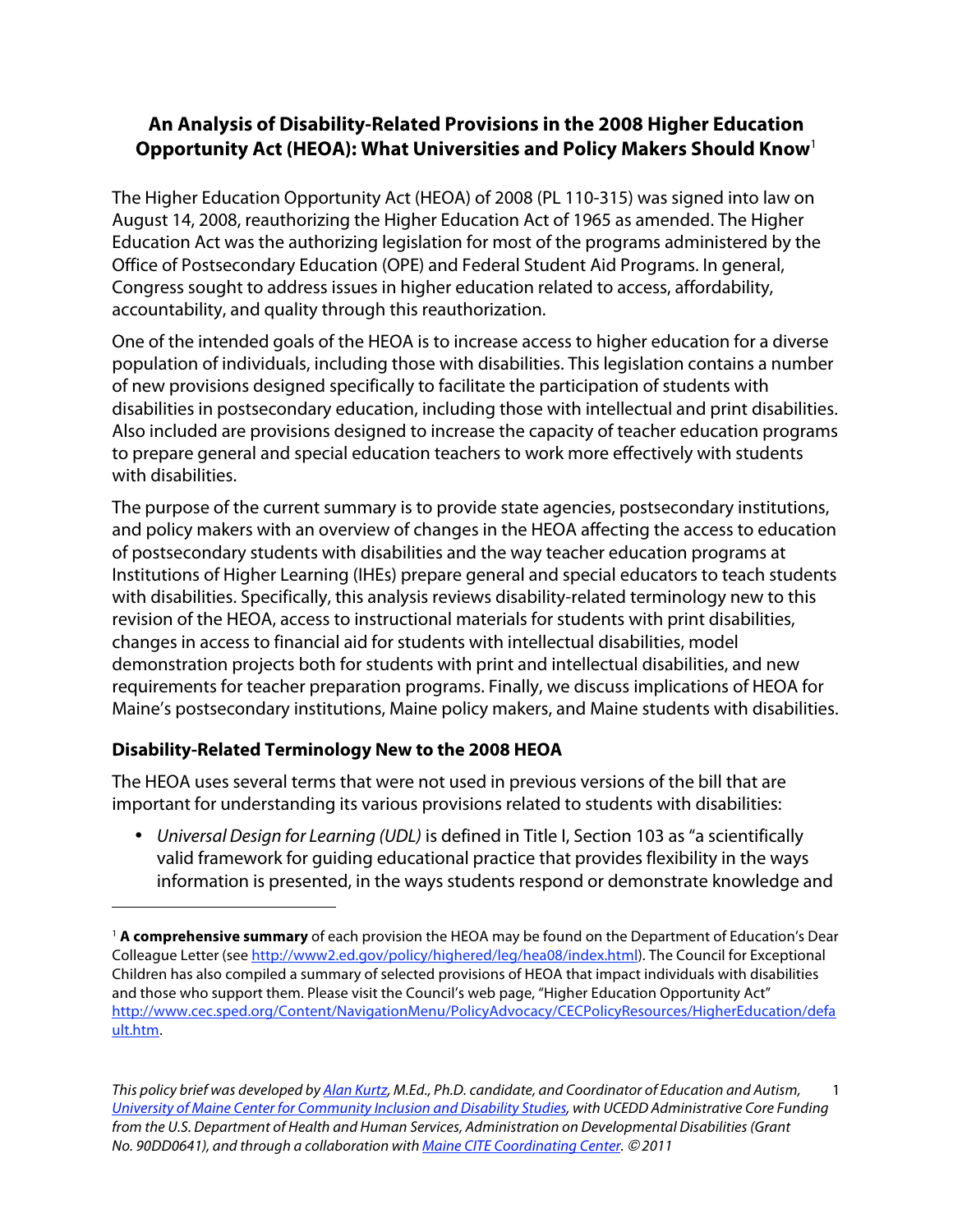skills, and in the ways students are engaged; and reduces barriers in instruction, provides appropriate accommodations, supports, and challenges, and maintains high achievement expectations for all students, including students with disabilities and students who are limited English proficient."

- Accessible Instructional Materials (AIM) is a term used in the HEOA but not explicitly defined. An Advisory Commission on Accessible Instructional Materials is established in Title VII, Part D, Subpart 3, Section 772, however, in which AIM is described as instructional materials in specialized formats "such as Braille, audio or synthesized speech, and digital media" that can be accessed by students with print disabilities. This description is consistent with the Maine AIM definition: "Accessible Instructional Materials (AIM) are specialized formats of curricular content that can be used by and with learners with print disabilities. They include Braille, audio, digital text, and large print."
- A student with a print disability is defined in Title VII, Part D, Subpart 3, Section 771 as "a student with a disability who experiences barriers to accessing instructional material in non-specialized formats, including an individual described in Section 121(d)(2) of Title 17, United States Code" (US Copyright Law). Again, this is similar to the definition that the Maine AIM Community of Practice has proposed to the Maine Department of Education as the functional definition of a print disability: "A condition related to blindness, visual impairment, specific learning disability or other physical condition in which the student needs an alternative or specialized format (i.e., Braille, large print, audio, digital text) in order to access and gain information from conventional printed materials."
- A student with an intellectual disability is defined in Title VII, Part D, Section 760 as a student with mental retardation or cognitive impairment, characterized by significant limitations in intellectual and cognitive functioning; and adaptive behavior as expressed in conceptual, social, and practical adaptive skills; and who is currently, or was formerly, eligible for a free appropriate public education under the Individuals with Disabilities Education Act (IDEA).

#### **HEOA and Students with Disabilities in Higher Education**

#### **HEOA and Students with Print Disabilities**

Postsecondary students with print disabilities often experience difficulty accessing accessible instructional materials (AIM) in a timely manner. Barriers include a lack of knowledge and technical expertise by college faculty and staff as well as systemic issues such as copyright restrictions, duplicative efforts by multiple institutions, and a lack of standardized electronic file formats. Title VII, Part D (Programs to Provide Students with Disabilities with a Higher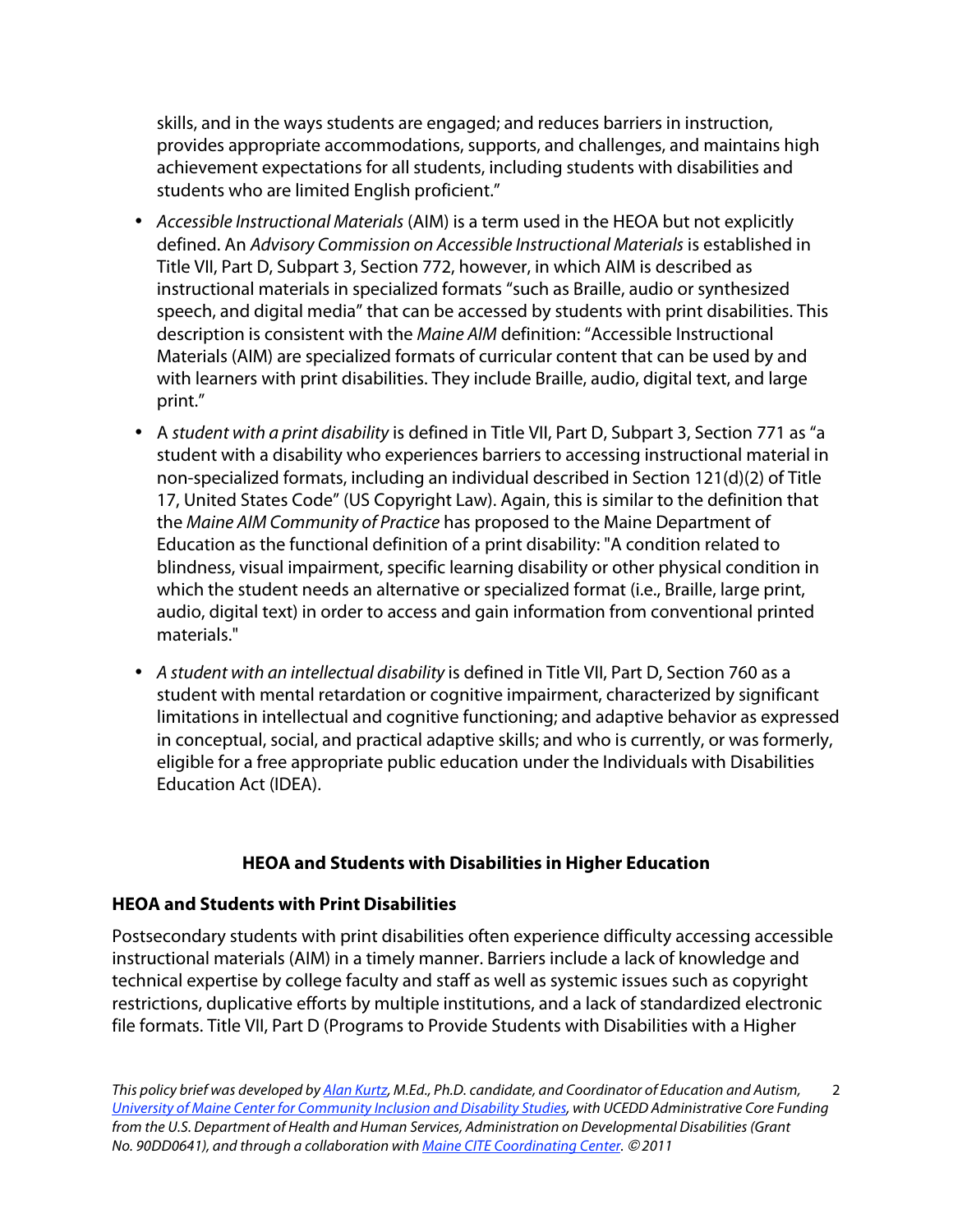Quality Education) establishes three vehicles designed to increase access to AIM for students with print disabilities in postsecondary education. These include the following:

- An Advisory Commission on Accessible Instructional Materials (AIM) in Postsecondary Education for Students with Disabilities to assess the barriers and systemic issues to postsecondary students accessing quality AIM. In addition, they will make recommendations for a comprehensive approach for ensuring students with print disabilities can access instructional materials in specialized formats in a cost-effective and timely manner (Subpart 3, Section 772).
- • A Model Demonstration Program to Support Improved Access to Postsecondary Instructional Materials for Students with Print Disabilities. This new program awards grants to eligible partnerships between IHEs and other entities with demonstrated expertise in developing and disseminating accessible instructional materials/formats for postsecondary students with print disabilities. Its purpose is to "encourage the development of systems to improve the quality of postsecondary instructional materials in specialized formats and such materials' timely delivery to postsecondary students with print disabilities, including systems to improve efficiency and reduce duplicative efforts across multiple institutions of higher education" (Subpart 3, Section 773).
- including AIM (Subpart 4, Sections 776 778). • A National Center for Information and Technical Support for Postsecondary Students With Disabilities will be established to "provide technical assistance and information on best and promising practices to students with disabilities, the families of students with disabilities, and entities awarded grants, contracts, or cooperative agreements under Subpart 1, 2, or 3 [Title VII, Part D] - to improve the postsecondary recruitment, transition, retention, and completion rates of students with disabilities. The National Center will also build and update a database of disability support information

#### **Demonstration Projects to Support Postsecondary Faculty, Staff, and Administrators in Educating Students With Disabilities**

This 3-year grant program is described and authorized in Title VII, Part D, Subpart 1, Sections: 761-765. The goal of the program is to provide technical assistance or professional development for postsecondary faculty, staff, and administrators in IHEs receiving these grants to enable faculty, staff, and administrators to provide students with disabilities with a quality postsecondary education. At least two grants will be awarded to IHEs serving students with learning disabilities. Among the activities that will be required of grantees are the following:

• Development of innovative, effective, and efficient teaching methods and strategies, consistent with the principles of UDL, to provide postsecondary personnel with skills and supports necessary to meet the needs of students with disabilities;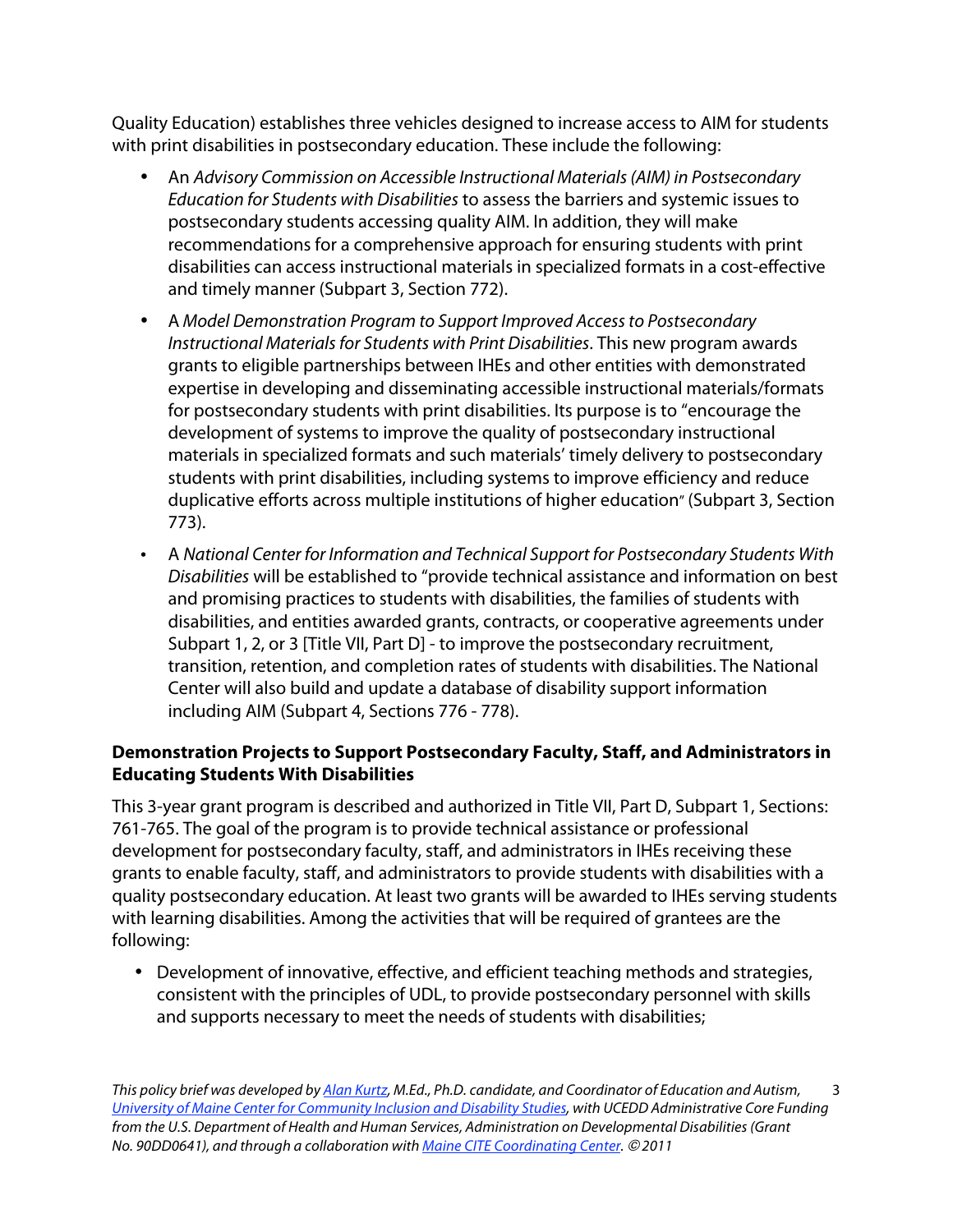- Development of innovative and effective methods to provide postsecondary personnel with skills and supports to ensure the successful and smooth transition of students with disabilities to postsecondary education;
- Synthesis of research and other information related to the provision of postsecondary educational services to students with disabilities;
- Development of innovative strategies to provide postsecondary personnel with the ability to provide accessible distance education programs or classes that would enhance the access of students with disabilities;
- Provision of information and technical assistance to postsecondary personnel to provide students with information about disability-related careers and to support their entry into those fields;
- Provision of professional development and training sessions for postsecondary personnel on meeting the educational needs of students with disabilities; and
- Making postsecondary education more accessible to students with disabilities through curriculum development consistent with the principles of UDL.

#### **Access to Financial Aid for Students with Intellectual Disabilities**

 eligible for Title IV federal financial aid, including Pell Grants, Supplemental Educational Opportunity Grants, and the Federal Work-Study Program (Title IV, Part G, Section 485). To be For the first time, the HEOA contains a provision making students with intellectual disabilities eligible, students must be enrolled at least half-time or accepted for enrollment in a comprehensive transition and postsecondary program for students with intellectual disabilities at an IHE. Each institution determines the criteria for half-time status and satisfactory progress.

#### **Model Comprehensive Transition and Postsecondary Programs for Students with Intellectual Disabilities**

Model comprehensive transition and postsecondary programs for students with intellectual disabilities are authorized in Title VII, Part D, Subpart 2, Sections 766 and 767 of the HEOA. This provision provides funding through competitive grants for IHEs to establish model comprehensive programs that will provide individual supports to students with intellectual disabilities and promote their inclusion in academic, extracurricular, and other institutional programming for students without disabilities. The HEOA defines the term "comprehensive transition and postsecondary program for students with intellectual disabilities" as a degree, certificate, or non-degree program that:

- Is offered by an institution of higher education;
- Supports students with intellectual disabilities who are seeking to continue academic, career and technical, and independent living instruction to prepare for gainful employment;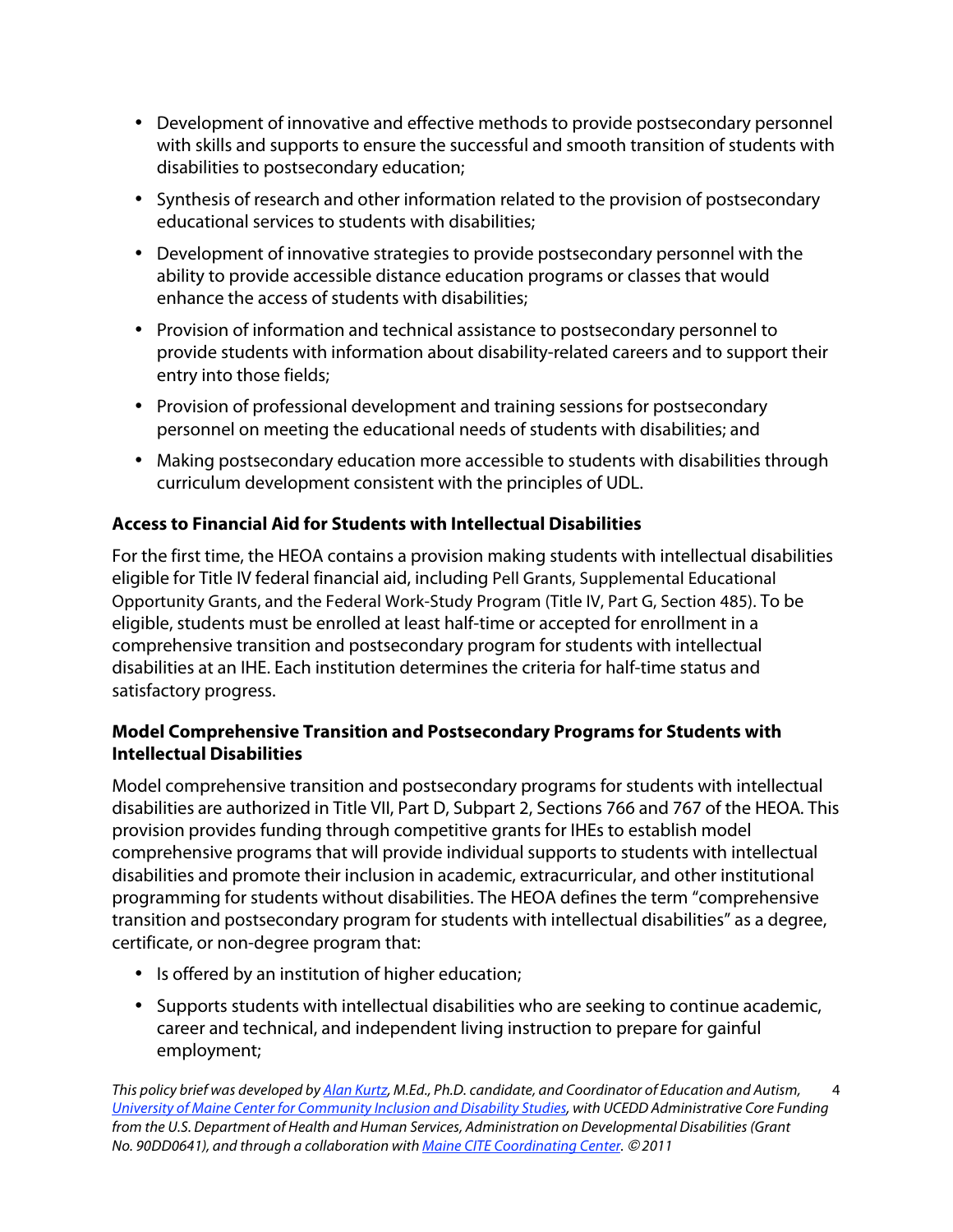- Includes an advising and curriculum structure; and
- Requires students to participate on not less than a half-time basis with non-disabled students as determined by the institution.

Students enrolled in these model comprehensive transition and postsecondary education programs may be eligible for Title IV financial aid, based on need.

#### **Comprehensive Transition and Postsecondary Program Coordinating Center**

Title VII, Part D, Subpart 2, Section 777 establishes a coordinating center for IHEs that offers inclusive comprehensive transition and postsecondary programs for students with intellectual disabilities. This entity will provide technical assistance to all postsecondary programs that provide such programs, develop an evaluation protocol for all programs, assist model demonstration projects to develop meaningful credentials for students completing programs, and develop recommendations for standards for these postsecondary education programs for students with intellectual disabilities at IHEs.

#### **HEOA and Teacher Education**

 individuals with disabilities in schools. Title II of the HEOA (Teacher Quality Enhancement) contains several provisions designed to transform and reform teacher education. The act places special emphasis on preparing prospective special and general education teachers in teacher education programs to use instructional technologies consistent with the principles of UDL. If fully implemented and funded, the HEOA will increase the ability of both general and special educators to teach all children, including those with disabilities, by (1) funding several grants that will be used enhance the ability of teachers and administrators to meet the needs of an increasingly diverse student population, (2) by establishing new accountability standards for all IHE teacher education programs and alternative teacher preparation programs, and (3) by establishing fellowships to prepare faculty in high need areas, including special education, at colleges of education. In addition, the act establishes a number of loan forgiveness or cancellation programs designed to increase the number of individuals prepared to support

#### **Grant Programs for Enhancing Teacher Quality**

Teach to Reach Grants – Preparing General Education Teachers to More Effectively Educate Students with Disabilities. These 3-year grants are established in Part B, Subpart 3, Section 251 (Preparing General Education Teachers to More Effectively Educate Students with Disabilities) to prepare pre-service general educators by providing the knowledge and skills necessary to effectively instruct students with disabilities expected to be in their classrooms. The grants will be awarded to teacher education programs that are part of funded partnerships. Partnerships will consist of an IHE with a teacher education programs, an IHE department of special education, an IHE department or program providing degrees in core academic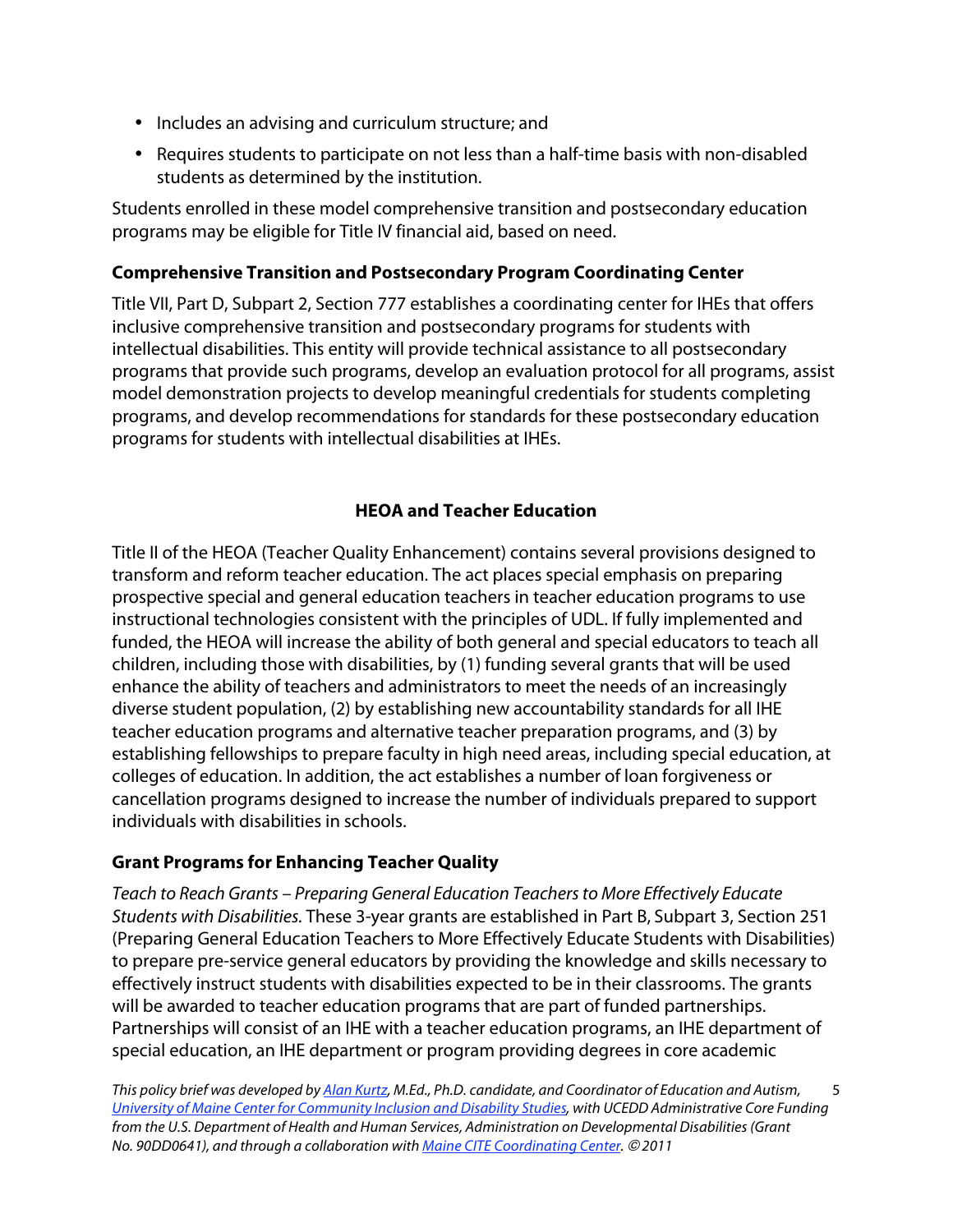subjects, and a high-need local educational agency. Participants in funded IHE teacher education programs will learn skills related to differentiated instruction, positive behavioral support, universal design for learning, response to intervention, accommodations for instruction and assessment, and collaboration with special educators, parents, and related service providers. Programs will utilize extensive clinical experiences, mentoring, and induction programs.

Teacher Quality Partnership Grants are authorized in Title II, Part A, Sections 201-209. The purpose of these 5-year grants is to improve the ability of teachers and school administrators in participating partnerships to meet the needs of all students, including those with disabilities. Grants will be awarded to partnerships consisting of colleges or departments of education, IHE schools of arts and sciences, a high-need local education agency and highneed schools in that agency. The grants are designed both to prepare prospective teachers and to enhance the professional development activities for new teachers through highquality pre-service clinical programs, induction programs, and residency programs. Partnerships will be required to prepare pre-service and new teachers to use instructional techniques and strategies consistent with the principles of universal design for learning, positive behavioral interventions and support, effective instructional strategies across all applicable content areas, teaching strategies that meet the specific learning needs of all students including students with disabilities, and to effectively participate as a member of the individualized education program team.

Preparing All Teachers for Digital Age Learners. These five-year grants are authorized in Title II, Part B, Subpart 1, Sections: 231-234. The grants will be made to consortia consisting of at least one IHE, a state or local educational agency, and one or more public or private entities with the capacity to contribute to technology-related reform of teacher education programs. The purposes of the funded consortia are to: (1) increase the capacity of graduate teacher candidates in these consortia to use modern information, communication, and learning tools to improve student learning, assessment, and learning management; 2) strengthen and develop partnerships among the stakeholders in teacher preparation to transform teacher education and ensure technology-rich teaching and learning environments, consistent with the principles of universal design for learning, in a teacher candidate's pre-service education; and (3) assess the effectiveness of departments, schools, and colleges of education at IHE in preparing teacher candidates for successful implementation of technology-teaching and learning environments. Consortiums will also provide professional development in the use of technology in education to other school personnel and IHE faculty.

#### **New Accountability Standards For All Teacher Education Programs**

Title II, Part A, Section 205 (Accountability for Programs that Prepare Teachers) will soon require that all new special and general education teachers receive the training necessary to more effectively serve a diverse population, including students with disabilities. Among the requirements are the following: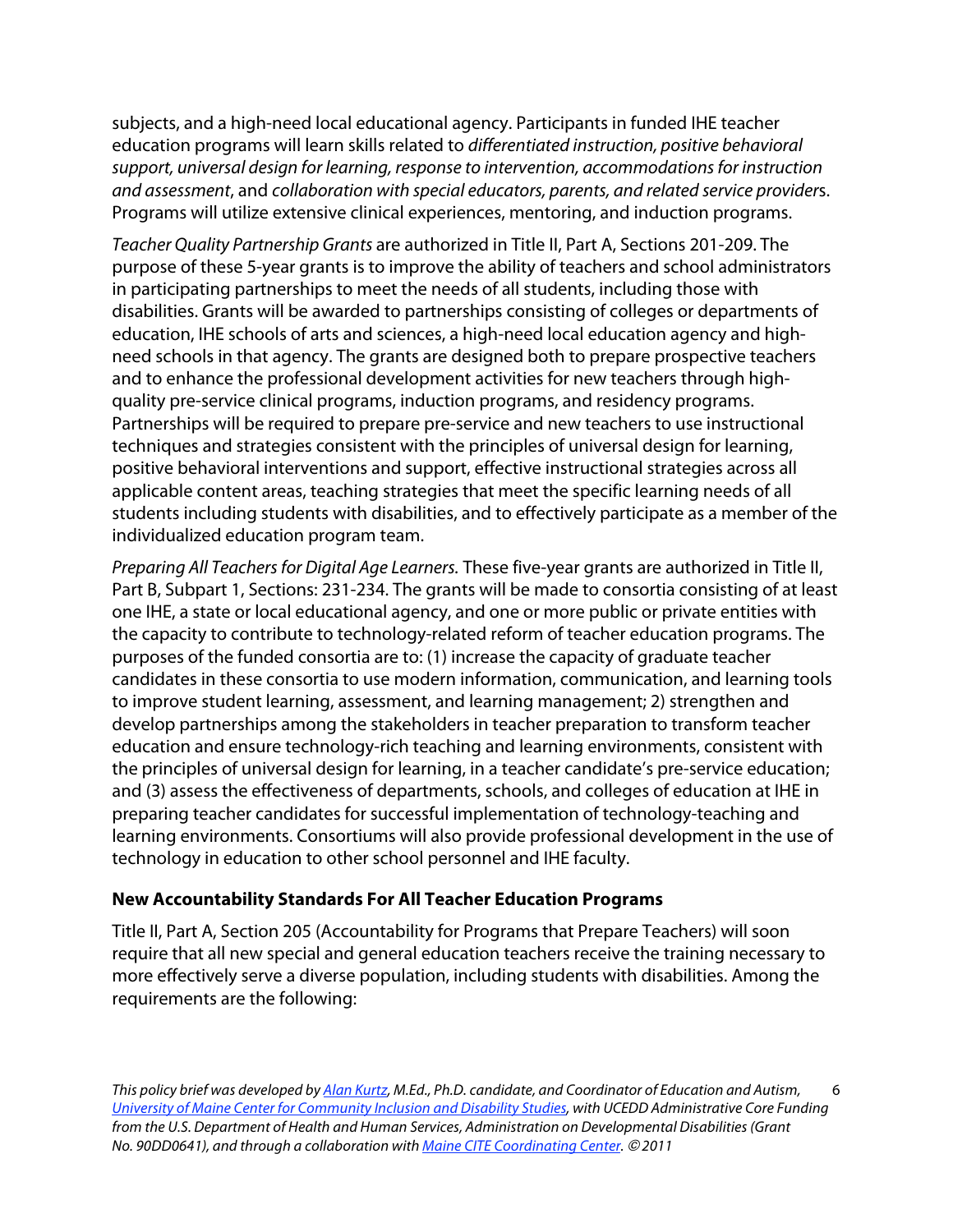- Teacher education programs will need to prepare all new teachers those preparing for careers in both special and general education – to more effectively address the learning needs of all students, including those with disabilities.
- Special educators will need to be prepared to provide instruction in core academic subjects.
- Teacher education programs will need to provide all prospective teachers with the skills, knowledge, and practical experience to use technology, in a manner consistent with UDL, to improve assessment, instruction and student performance.
- Teacher education programs will need to establish plans for increasing the number of prospective teachers prepared to be special educators.

A number of steps will be taken to ensure that teacher education programs meet these accountability standards. First, under Section 205, each IHE offering a teacher preparation program that enrolls students receiving federal assistance under the Act will report annually to the State and general public on whether goals set under Section 206 of the ACT have been met. Among the assurances that IHE teacher preparation programs must provide in an annual "report card" are the following:

- They will increase the number of prospective teachers in teacher shortage areas, including special education.
- Prospective special education teachers will receive course work in core academic subjects and receive training in providing instruction in core academic subjects; and
- General education teachers will receive training in providing instruction to diverse populations, including children with disabilities.

In addition, under Section 205, each State receiving funds under HEOA will need to submit an annual state report card to the U.S. Department of Education. The report card will contain information on a number of activities related to improving teacher education, including several that have implications for the education of students with disabilities. These include the following:

- The extent to which teacher preparation programs are addressing shortages of highly qualified teachers;
- A description of how both general and special educators are being prepared to teach students with disabilities; and
- A description of how teacher education programs are integrating technology consistent with UDL into instruction and curricula.

Each State will be required to conduct an assessment to identify low-performing teacher preparation programs in the State and to assist such programs through the provision of technical assistance. Any teacher preparation program from which the State has withdrawn the State's approval, or terminated the State's financial support, due to the low performance of the program based upon the State assessment described, (1) shall be ineligible for any

 $\overline{a}$ <u>University of Maine Center for Community Inclusion and Disability Studies</u>, with UCEDD Administrative Core Funding This policy brief was developed by [Alan Kurtz,](http://ccids.umaine.edu/contact-info-directions/orono/kurtz/) M.Ed., Ph.D. candidate, and Coordinator of Education and Autism, from the U.S. Department of Health and Human Services, Administration on Developmental Disabilities (Grant No. 90DD0641), and through a collaboration with [Maine CITE Coordinating Center.](http://www.mainecite.org/) © 2011 7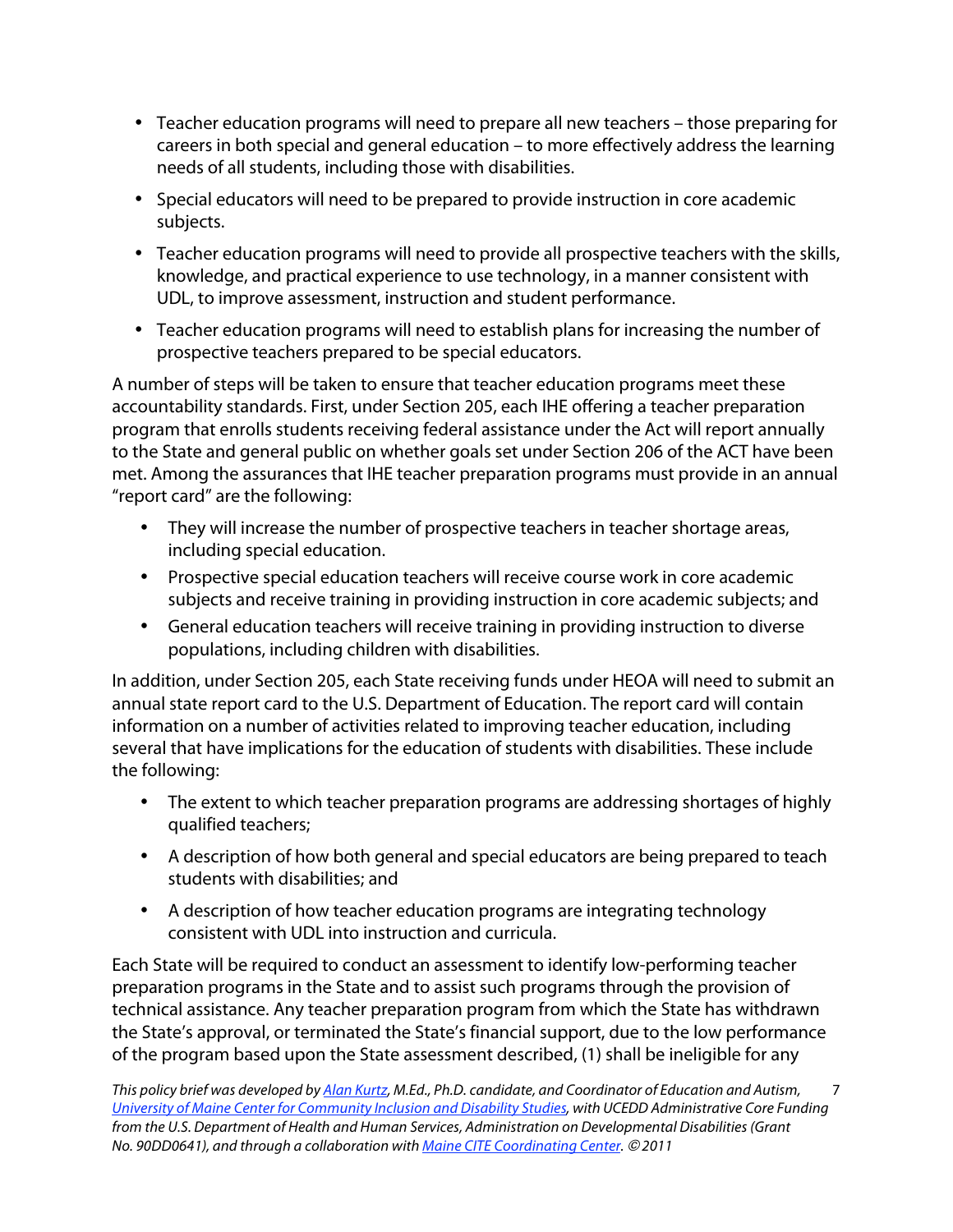institution's teacher preparation program. funding for professional development activities awarded by the Department; and (2) may not be permitted to accept or enroll any student who receives aid under Title IV in the

#### **Graduate Fellowships to Prepare Faculty in High Need Areas at Colleges of Education**

This legislation authorizes the Secretary of Education to make grants to institutions offering doctoral degrees to provide fellowships for future faculty members who will prepare teachers in high need areas. These high need areas include science, technology engineering, mathematics, and special education.

#### **Loan Forgiveness**

 exclusively in Title 1 schools are also eligible for loan cancellation. The HEOA contains several provisions related to loan forgiveness or cancellation that could have implications for the number of professionals prepared to work with children with disabilities. Title IV, Part B, Sections 430-431 expands the number of individuals who would be eligible for forgiveness of Federal Family Education Loans. Those eligible for such loan forgiveness include speech-language pathologists, early childhood educators, physical and occupational therapists, and mental health professionals with at least a master's degree, who are providing services to children, adolescents, and veterans. Title IV, Part B, Section 451 authorizes loan forgiveness under the Federal Direct Student Loans Program for certain pubic service employees including those in public education, social work in a public or family service agency, early childhood education, and those working in public service for individuals with disabilities. Loan cancellation for Federal Perkins Loans is authorized in Title IV, Part B, Section 465 for those employed full-time in pre-kindergarten or child care programs licensed and regulated by the state. Speech-language pathologists with master's degrees working

#### **Implications of the HEOA for Maine**

#### **For Institutions of Higher Education**

Maine's IHEs will have increased access to national coordinating and technical assistance centers that provide information and resources about supporting students with disabilities, including those with print or intellectual disabilities. In order for IHEs to take advantage of these resources, they will need to create processes for faculty and students to obtain accessible instructional materials in a timely manner. This will require that faculty and staff receive instruction in the following areas:

• Understanding the effects of a print disability on the student and on their own approach to designing, delivering, and evaluating the effects of instruction;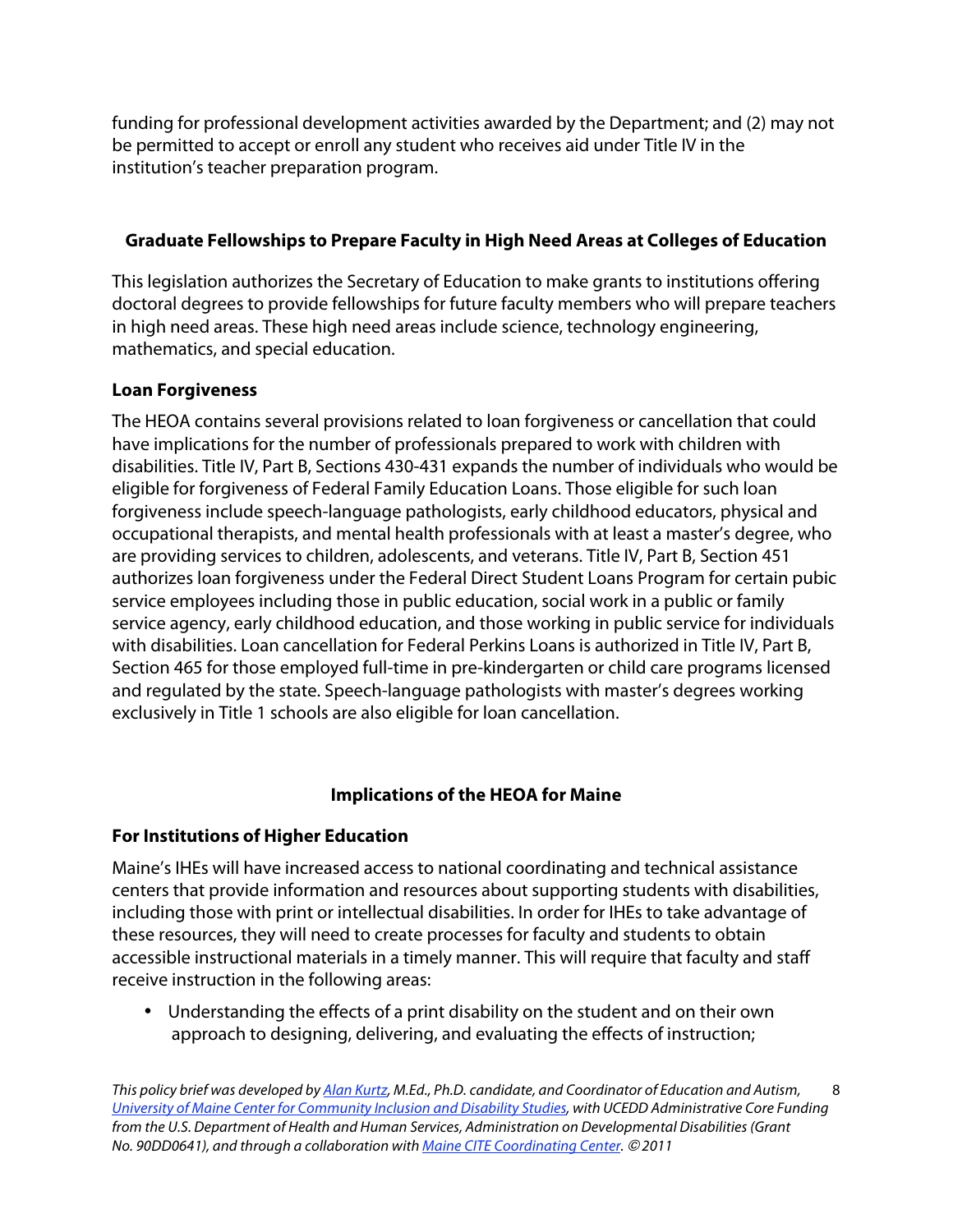- Copyright law and reproducing and disseminating instructional materials;
- Obtaining and using accessible instructional materials (i.e. textbooks); and
- Universal design for developing, delivering, and assessing instruction.

The National Technical Assistance Center will make such assistance available to IHE faculty, staff, and administrators through the following:

- Dissemination of information about best and promising practices and materials for accommodating and supporting students with disabilities;
- Development of technology-based tutorials for IHE faculty and staff; and
- Development of training modules on exemplary practices for IHE faculty and staff accommodating and supporting postsecondary students with disabilities across a range of academic fields.

students with disabilities (Title VII, Part D, Subpart 4, Section 777). The National Technical Assistance Center will also make it possible for the public to compare services provided by Offices of Disability Support Services at IHEs by establishing a database on an accessible website. Disability Support Services offices will need to provide the Center with information for that database. Included in the database will be information regarding: the IHE's disability documentation requirements, support services available, links to financial aid, accommodation policies, accessible instructional materials, and other topics of interest to

Within three years of establishing the National Center and every two years thereafter, the Center will prepare a report that will review the effectiveness of programs authorized in this part and include the following: information on the annual enrollment and graduation rates of students with disabilities in IHEs; recommendations for effective postsecondary supports and services for students with disabilities and how such supports and services may be widely implemented at institutions of higher education; recommendations on reducing barriers to full participation for students with disabilities in higher education; and a description of strategies with a demonstrated record of effectiveness in improving the success of such students in postsecondary education. In addition, IHEs will be required to develop policies and sanctions related to copyright infringement, including unauthorized peer-to-peer sharing, and to disclose these to students and faculty.

Finally, revisions in the HEOA facilitate the participation of students with intellectual disabilities in higher education. This is done primarily though targeted grants and the revision of financial aid requirements. All IHEs, however, will need to prepare to support an increasingly diverse population of students that includes those with print disabilities and intellectual disabilities.

#### **For the State of Maine**

The State of Maine will be required to review the quality of teacher preparation in Maine Institutions of Higher Education (IHEs) on an annual basis. Title II, Part B, Section 205 also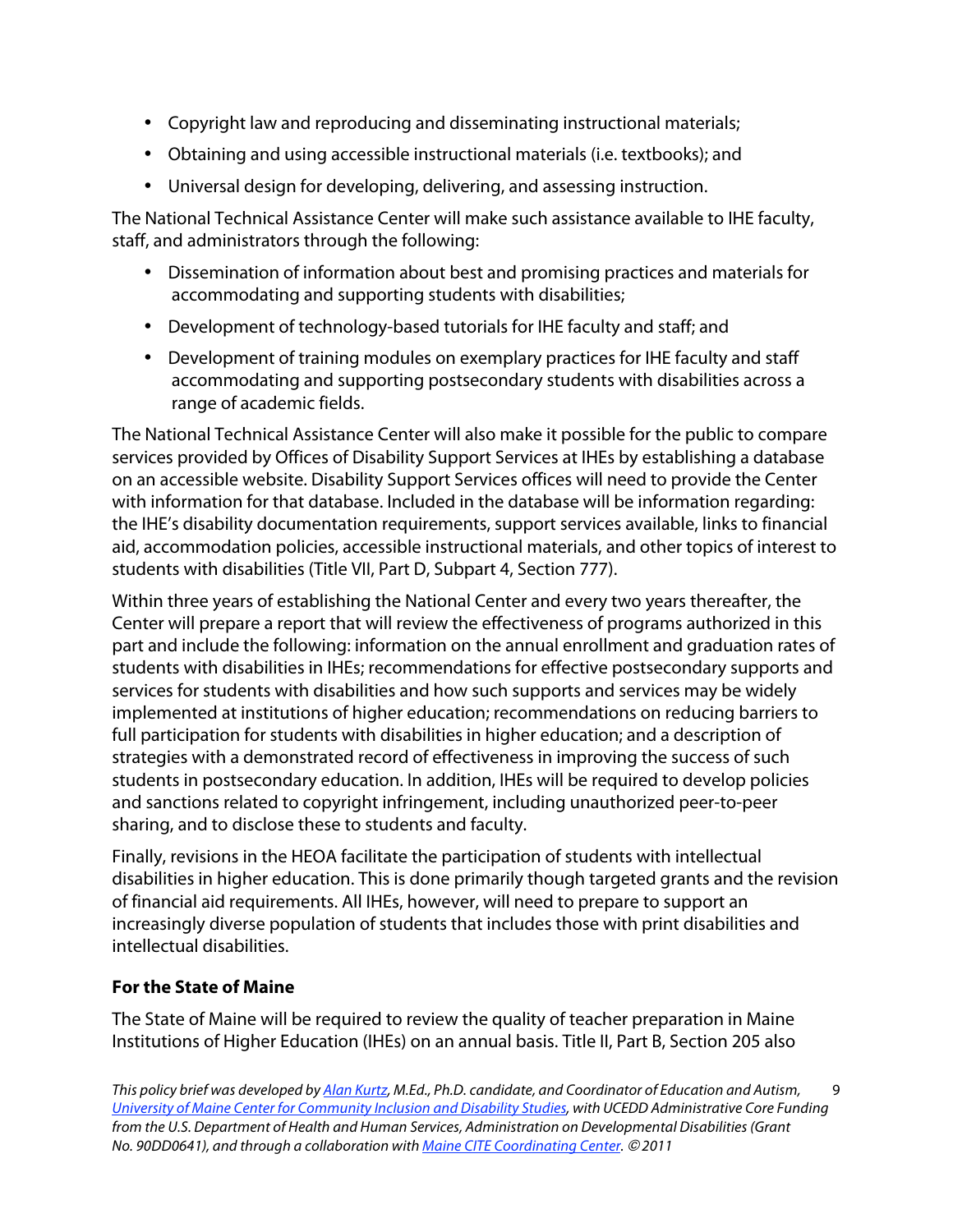requires The Secretary of Education to provide Congress with and make widely available a report card on teacher qualifications and preparation in the U.S. each year. This report will allow Maine citizens to compare Maine's efforts to improve the quality of the current and future teaching force with the efforts of other states.

#### **For Students with Disabilities in Maine**

The HEOA could have a number of positive benefits for students with disabilities in Maine and their families. Most notably, students with disabilities may have increased access to higher education. Improvements in teacher education programs may also result in the training of new general and special education teachers who are better prepared to help all students access the general curriculum.

Currently, the supports that are provided to students with disabilities at IHEs differ dramatically from those provided in primary and secondary schools. Students in the latter are entitled, through IDEA, to accommodations and supports necessary for them to access the general curriculum in the least restrictive environment. No such entitlement exists at a postsecondary level. Students with disabilities are entitled to accommodations in higher education, but it is the responsibility of the student to request them. Furthermore, faculty and staff at IHEs often receive little or no training in providing accommodations to students with disabilities or in accessing course materials. While transition planning is required under IDEA, there is no requirement that IHEs participate in this planning. The general absence of the supports and protections provided under IDEA can be a significant barrier to postsecondary education for students with disabilities.

the postsecondary level, including the provision of transition supports. While the HEOA certainly does not create the entitlements in postsecondary education that are available through IDEA, it does take some small steps in reducing the differences, especially for students with print disabilities. This is clear when one examines the congruence between the goals of the Maine Department of Education and the HEOA. Through model demonstration projects, the Advisory Commission on AIM, and the National Center for Information and Technical Support for Postsecondary Students with Disabilities, HEOA is attempting to improve the ability of IHE faculty, staff, and administrators to support students with disabilities in a manner consistent with UDL and AIM. Demonstration Projects to Support Postsecondary Faculty, Staff and Administrators in Educating Students with Disabilities also provide technical assistance to personnel at those IHEs receiving 3-year grants. These specific grantees will be required to further develop strategies to support students with disabilities at

Similarly, the Maine Department of Education is attempting to improve access to instructional material for Maine K-12 students with print disabilities through Maine CITE and Maine AIM. One significant difference, however, is that Maine K-12 students are entitled to AIM under the Individuals with Disabilities Act (2004) and under Maine State Statute Sec. 2. 20-A MRSA§7201, sub-§5, as corrected by RR 2005, c. 2, §13. Maine AIM states on its homepage: "In keeping with the Maine Department of Education's goal of improving student outcomes and graduation rates through the use of the principles of Universal Design for Learning, the Maine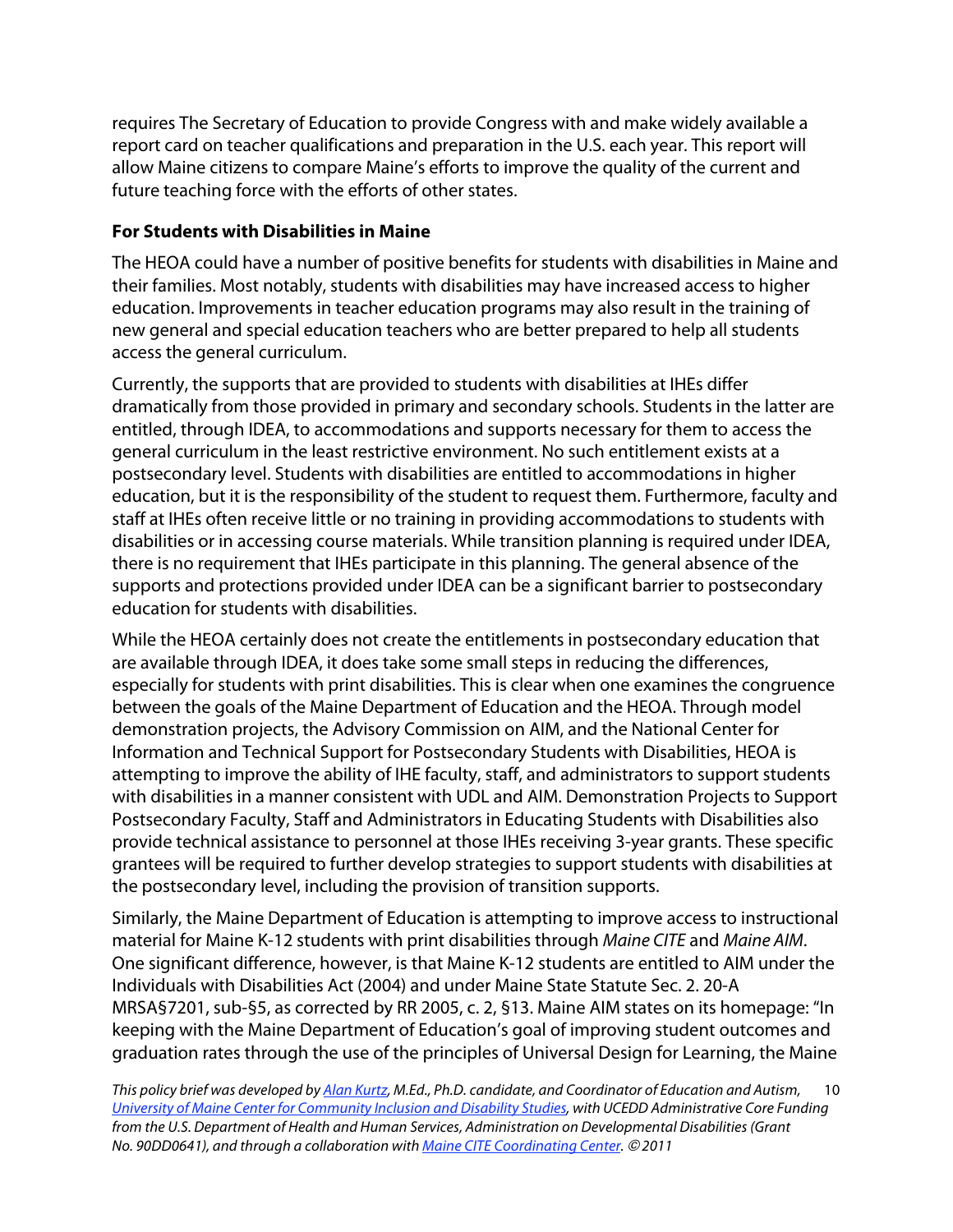"timely manner."3 AIM Program is a resource to Maine educators and families for information on how to identify students with print disabilities, and select, acquire and use AIM."2 Much of the terminology used by Maine AIM is identical to that used in HEOA. This includes the use of the terms: Universal Design for Learning, Print Disability and Accessible Instructional Materials. Also consistent with the goals outlined in HEOA, the Maine Department of Education has also demonstrated a commitment to providing access to alternative instructional materials in a

The consistency between the activities of the Maine Department of Education and those of the HEOA regarding students with print disabilities could benefit students in Maine with disabilities who want to obtain a higher education. The supports that Maine AIM is trying to make available to all such students in the K-12 years may soon be available at many IHEs. By accessing the National Technical Assistance Center database, students and their families should be able to determine the types and quality of supports available at various IHEs.

The HEOA contains a number of provisions designed to support the inclusion in IHEs of students with disabilities who have a wider range of support needs than those previously enrolled in those institutions. Recognizing that some of these students may require greater support for the transition to college, the HEOA provides competitive funding for IHEs to establish model comprehensive transition programs for students with intellectual disabilities. Funded programs will need to provide a much greater level of support to students as they transition from secondary to postsecondary status. Unfortunately, no such programs have yet been funded in Maine.

For the first time, students with intellectual disabilities from Maine will be eligible for federal student aid. Federal funding for programs for students with intellectual disabilities is limited to IHEs receiving Model Comprehensive Transition and Postsecondary Programs for Students with Intellectual Disabilities grants, however.

Finally, students from Maine with a range of disabilities should benefit from the changes required of teacher education programs by HEOA. New teachers graduating from these programs will be required to have extensive knowledge about using technology consistent with the principles of UDL to help all students to access the general curriculum. Moreover, both those preparing to be general educators and special educators will be required to have the skills and knowledge necessary to teach all students, including those with disabilities. Provisions in the HEOA for increasing the number of professionals with expertise in supporting students with disabilities may also lead to improved educational supports for Maine students.

 $\ddot{ }$ 

<sup>&</sup>lt;sup>2</sup> Maine AIM. Welcome to Maine AIM. Retrieved from http://maine-aim.org/.

<sup>&</sup>lt;sup>2</sup> Maine AIM. Welcome to Maine AIM. Retrieved from <u>http://maine-aim.org/</u>.<br><sup>3</sup> Maine AIM. Maine Requirements and Interpretations of Federal Laws. "Timely Manner." Retrieved from http://maine-aim.org/legal#tm.

 $\overline{a}$ Ĺ This policy brief was developed by [Alan Kurtz,](http://ccids.umaine.edu/contact-info-directions/orono/kurtz/) M.Ed., Ph.D. candidate, and Coordinator of Education and Autism, 11 [University of Maine Center for Community Inclusion and Disability Studies](http://ccids.umaine.edu/), with UCEDD Administrative Core Funding from the U.S. Department of Health and Human Services, Administration on Developmental Disabilities (Grant No. 90DD0641), and through a collaboration with [Maine CITE Coordinating Center.](http://www.mainecite.org/) © 2011